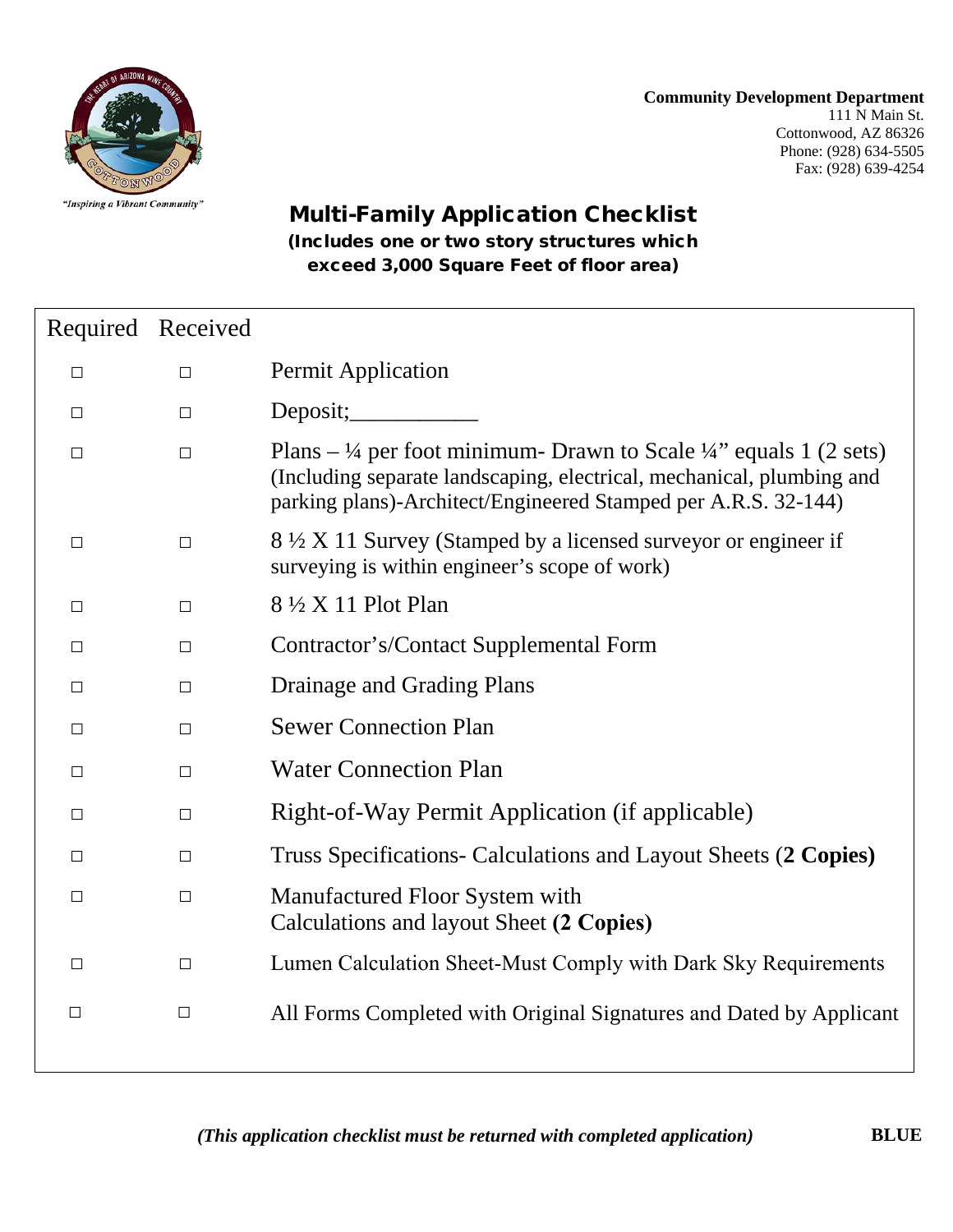

## MULTI-FAMILY CONSTRUCTION PERMIT APPLICATION

| <b>CONSTRUCTION ADDRESS</b>                       |                |                 |                                            |                   |                       | <b>TOTAL SQUARE FOOTAGES</b>    |  |                                                       |                 |  |  |
|---------------------------------------------------|----------------|-----------------|--------------------------------------------|-------------------|-----------------------|---------------------------------|--|-------------------------------------------------------|-----------------|--|--|
|                                                   | <b>LIVABLE</b> |                 |                                            | <b>GARAGES</b>    |                       |                                 |  | <b>COVERED</b><br><b>DECK</b>                         |                 |  |  |
|                                                   | <b>PORCHES</b> | <b>PATIOS</b>   |                                            |                   |                       | <b>UNCOVERED</b><br><b>DECK</b> |  |                                                       |                 |  |  |
|                                                   |                | <b>FINISHED</b> |                                            |                   |                       | <b>UNFINISHED</b>               |  |                                                       | <b>BASEMENT</b> |  |  |
| <b>ASSESSOR'S PARCEL NUMBER</b>                   |                |                 |                                            |                   |                       |                                 |  |                                                       |                 |  |  |
| the company of the company of the company         | LOT $#$ :      |                 | SUBDIVISION (If Applicable):<br>UNIT $#$ : |                   |                       |                                 |  |                                                       |                 |  |  |
|                                                   |                |                 |                                            |                   |                       |                                 |  |                                                       |                 |  |  |
| <b>PROPERTY OWNER NAME &amp; MAILING ADDRESS:</b> |                |                 |                                            |                   |                       | <b>PHONE NUMBER</b>             |  |                                                       |                 |  |  |
|                                                   |                |                 |                                            |                   |                       |                                 |  |                                                       |                 |  |  |
|                                                   |                |                 |                                            | <b>VALUATION:</b> |                       |                                 |  | <b>TOTAL SQ.</b><br><b>HEIGHT:</b><br><b>FOOTAGE:</b> |                 |  |  |
|                                                   |                |                 | \$                                         |                   |                       |                                 |  |                                                       |                 |  |  |
|                                                   |                |                 | <b>SETBACKS</b>                            |                   |                       |                                 |  |                                                       |                 |  |  |
| <b>FRONT:</b>                                     | <b>REAR:</b>   |                 |                                            |                   | SIDE (L):<br>SIDE(R): |                                 |  |                                                       |                 |  |  |
| DESCRIPTION OF PROJECT AND USE OF BUILDING(S)     |                |                 |                                            |                   |                       |                                 |  |                                                       |                 |  |  |
|                                                   |                |                 |                                            |                   |                       |                                 |  |                                                       |                 |  |  |
|                                                   |                |                 |                                            |                   |                       |                                 |  |                                                       |                 |  |  |
|                                                   |                |                 |                                            |                   |                       |                                 |  |                                                       |                 |  |  |
|                                                   |                |                 |                                            |                   |                       |                                 |  |                                                       |                 |  |  |
|                                                   |                |                 |                                            |                   |                       |                                 |  |                                                       |                 |  |  |

SIGNATURE: This submittal contains a true and accurate depiction of all intended improvements. Any changes which have been made since Design Review approval are highlighted in writing and attached (if applicable).

 \_\_\_\_\_\_\_\_\_\_\_\_\_\_\_\_\_\_\_\_\_\_\_\_\_\_\_\_\_\_\_\_\_\_\_\_\_\_ \_\_\_\_\_\_\_\_\_\_\_\_\_\_\_\_\_\_\_\_\_\_\_\_\_\_\_\_\_\_\_\_\_\_\_\_\_\_\_\_\_\_\_\_\_\_\_\_\_\_ \_\_\_\_\_\_\_\_\_\_\_\_\_\_\_\_\_\_\_\_  *Name (printed) Signature of Contractor – Owner – Architect – or Agent (circle) Date*

| <b>OFFICE USE ONLY</b>                     |          |      |              |                                    |  |  |  |  |  |
|--------------------------------------------|----------|------|--------------|------------------------------------|--|--|--|--|--|
| <b>Special Approvals</b>                   | Approved | Date | <b>Staff</b> | <b>Special Conditions/Comments</b> |  |  |  |  |  |
| Planning and Zoning                        |          |      |              |                                    |  |  |  |  |  |
| Outdoor Lighting                           |          |      |              |                                    |  |  |  |  |  |
| <b>Historic Preservation</b><br>$\bullet$  |          |      |              |                                    |  |  |  |  |  |
| Fire Department                            |          |      |              |                                    |  |  |  |  |  |
| Engineering/Flood District                 |          |      |              |                                    |  |  |  |  |  |
| Public Works                               |          |      |              |                                    |  |  |  |  |  |
| <b>Utilities Department</b>                |          |      |              |                                    |  |  |  |  |  |
| <b>Business License/Business Insurance</b> |          |      |              |                                    |  |  |  |  |  |
| <b>Building Safety</b>                     |          |      |              |                                    |  |  |  |  |  |

*Note 1: Permit approval does NOT authorize any construction or land use which violates any codes, deed restrictions or prior hearing actions. Note 2: Building permit shall comply with the 2018 IBC, and the 2017 NEC. REV 7/19*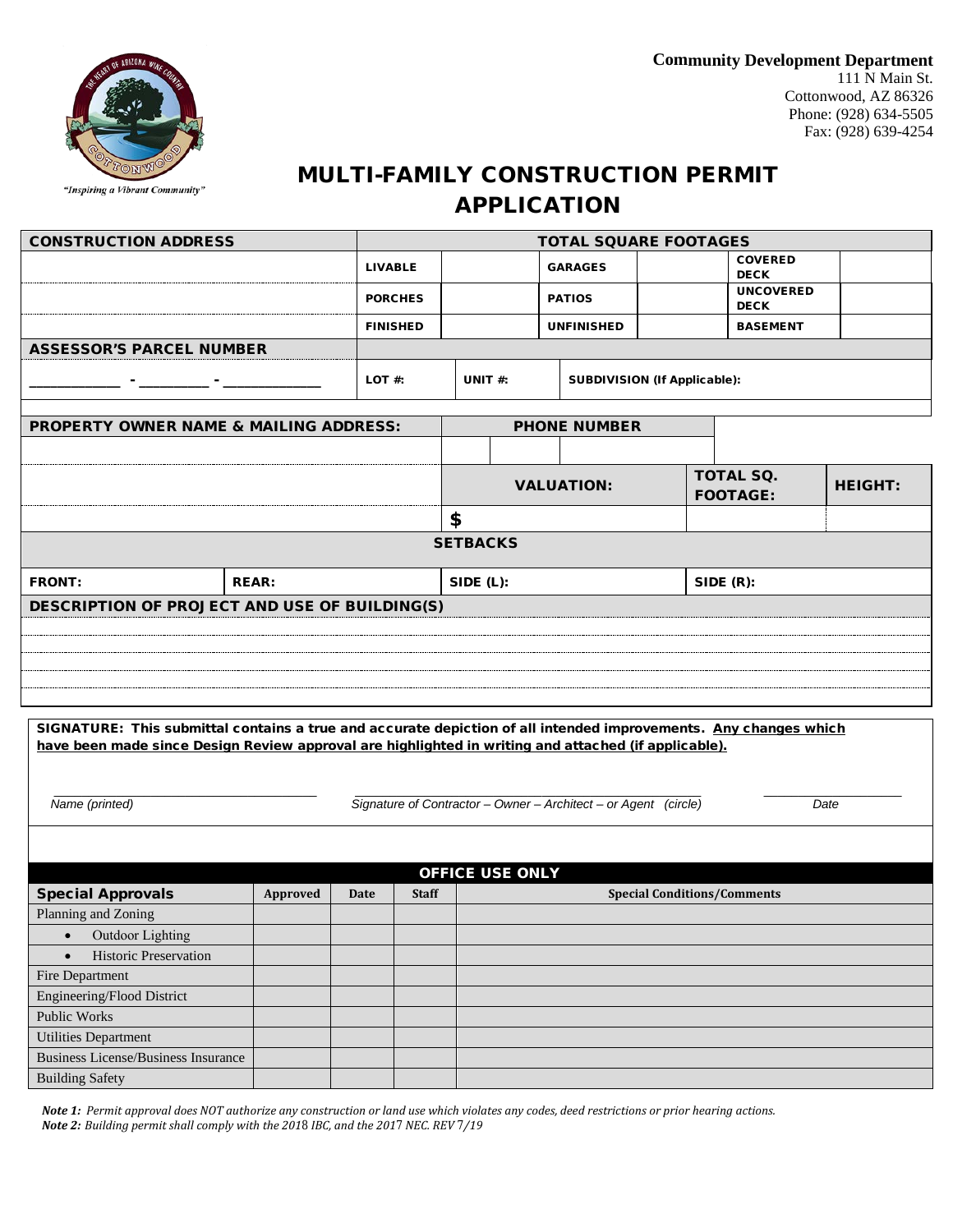

# CITY OF COTTONWOOD

## Permit Application Plot Plan

#### *PROVIDE A SCALED DRAWING (1 INCH EQUALS 20 FEET) WHICH SHOWS LOT LINES, DIMENSIONS, SETBACKS, EXISTING AND PROPOSED STRUCTURES, AND NORTH ARROW.*

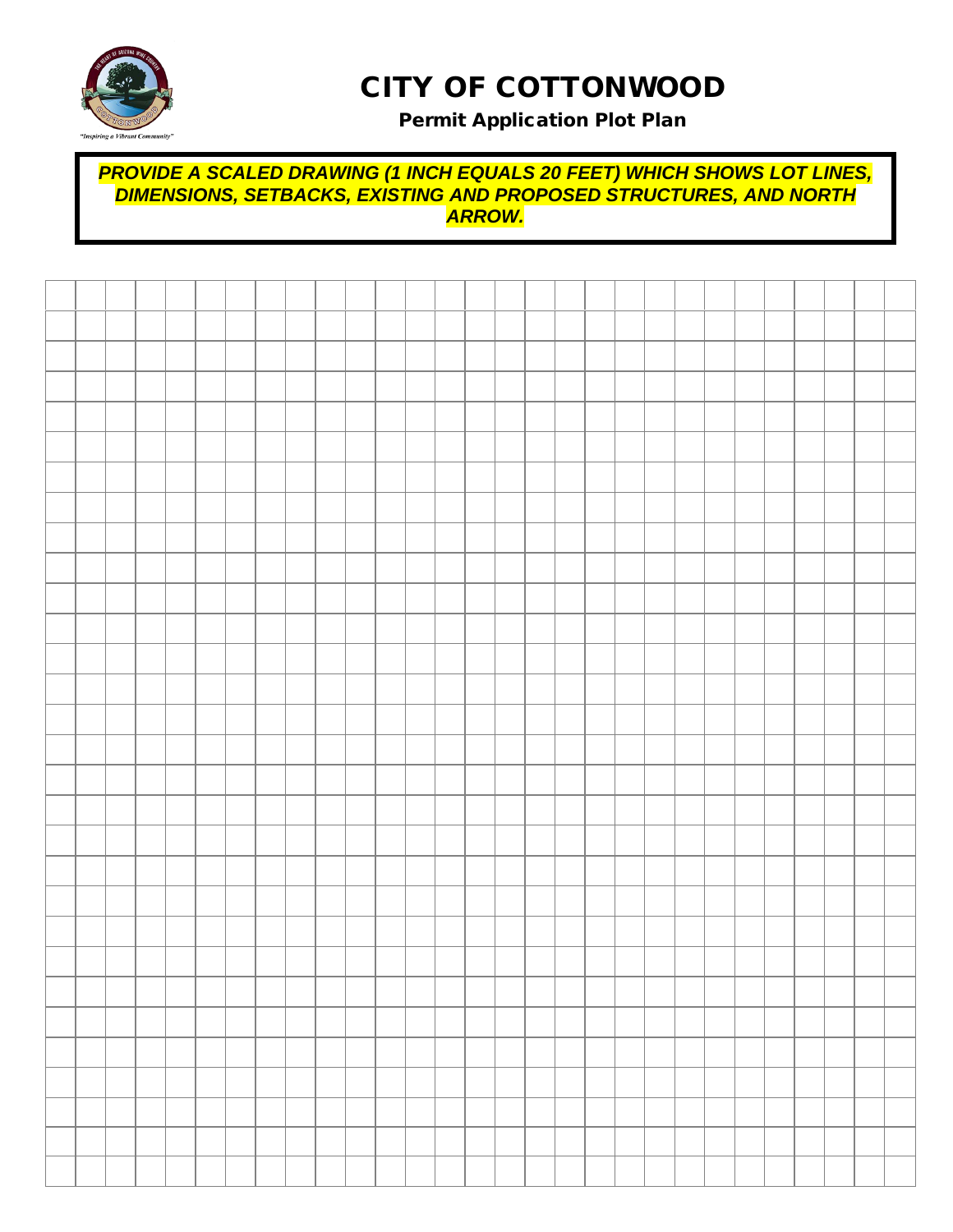## **CONTRACTOR/CONTACT SUPPLEMENTAL FORM**

| <b>LICENSED CONTRACTOR VERIFICATION</b><br>Verify that you are a licensed contractor under ARS Title 32, Chapter 10, by providing the                                                                                                                                                                                                                                                                                                  |                                             |  |  |  |  |  |  |  |  |
|----------------------------------------------------------------------------------------------------------------------------------------------------------------------------------------------------------------------------------------------------------------------------------------------------------------------------------------------------------------------------------------------------------------------------------------|---------------------------------------------|--|--|--|--|--|--|--|--|
| information below.                                                                                                                                                                                                                                                                                                                                                                                                                     |                                             |  |  |  |  |  |  |  |  |
| I am currently using a licensed contractor:                                                                                                                                                                                                                                                                                                                                                                                            |                                             |  |  |  |  |  |  |  |  |
|                                                                                                                                                                                                                                                                                                                                                                                                                                        |                                             |  |  |  |  |  |  |  |  |
|                                                                                                                                                                                                                                                                                                                                                                                                                                        |                                             |  |  |  |  |  |  |  |  |
| I am exempt from Arizona contractors' license laws on the basis of the license<br>exemptions contained in A.R.S. § 32-1121A., namely:                                                                                                                                                                                                                                                                                                  |                                             |  |  |  |  |  |  |  |  |
| A.R.S. § 32-1121A.5 – I am the owner/builder of the property and the property will<br>not be sold or rented for at least one year after completion of this project.<br>A.R.S. § 32-1121A.6 - I am the owner/developer of this property and I will<br>contract with a licensed general contractor to provide all construction services. All<br>contractor's names and license numbers will be included in all sales documents.<br>Other |                                             |  |  |  |  |  |  |  |  |
| (please specify)                                                                                                                                                                                                                                                                                                                                                                                                                       |                                             |  |  |  |  |  |  |  |  |
| I understand that the exemption provided by A.R.S. § 32-1121A.14 (the Handyman<br>Exemption) does not apply to any construction project which requires a building permit<br>and/or the total cost of materials and labor are \$1000 or more.<br>I will be using the following licensed contractors on this project: City of Cottonwood<br>Contractor/Company name License Number ROC Class Business License No.                        |                                             |  |  |  |  |  |  |  |  |
| <b>Owner/Agent</b><br><b>Printed Name:</b>                                                                                                                                                                                                                                                                                                                                                                                             | <b>Owner/Agent</b><br>Signature: Signature: |  |  |  |  |  |  |  |  |
| Falsification of information on this document for the purpose of evading State licensing<br>laws is a Class II misdemeanor pursuant to A.R.S. § 13-2704.                                                                                                                                                                                                                                                                               |                                             |  |  |  |  |  |  |  |  |
| <b>PRIMARY CONTACT INFORMATION (Required)*</b>                                                                                                                                                                                                                                                                                                                                                                                         |                                             |  |  |  |  |  |  |  |  |
| <b>Business Name</b>                                                                                                                                                                                                                                                                                                                                                                                                                   |                                             |  |  |  |  |  |  |  |  |
| <b>Address</b>                                                                                                                                                                                                                                                                                                                                                                                                                         |                                             |  |  |  |  |  |  |  |  |
| <b>Contact Person 1/Title</b>                                                                                                                                                                                                                                                                                                                                                                                                          | <b>Contact Person 2/Title</b>               |  |  |  |  |  |  |  |  |
| <b>Phone Number</b>                                                                                                                                                                                                                                                                                                                                                                                                                    | <b>Phone Number</b>                         |  |  |  |  |  |  |  |  |
| <b>Fax Number</b>                                                                                                                                                                                                                                                                                                                                                                                                                      | <b>Fax Number</b>                           |  |  |  |  |  |  |  |  |
| <b>Email</b><br>Email                                                                                                                                                                                                                                                                                                                                                                                                                  |                                             |  |  |  |  |  |  |  |  |

 **Only the primary contact above will be notified of submittal status or permit approval.** 

Cottonwood Community Development 111 N. Main Street, Cottonwood, Arizona 86326 Ph 928.634.5505 Fax 928.639.4254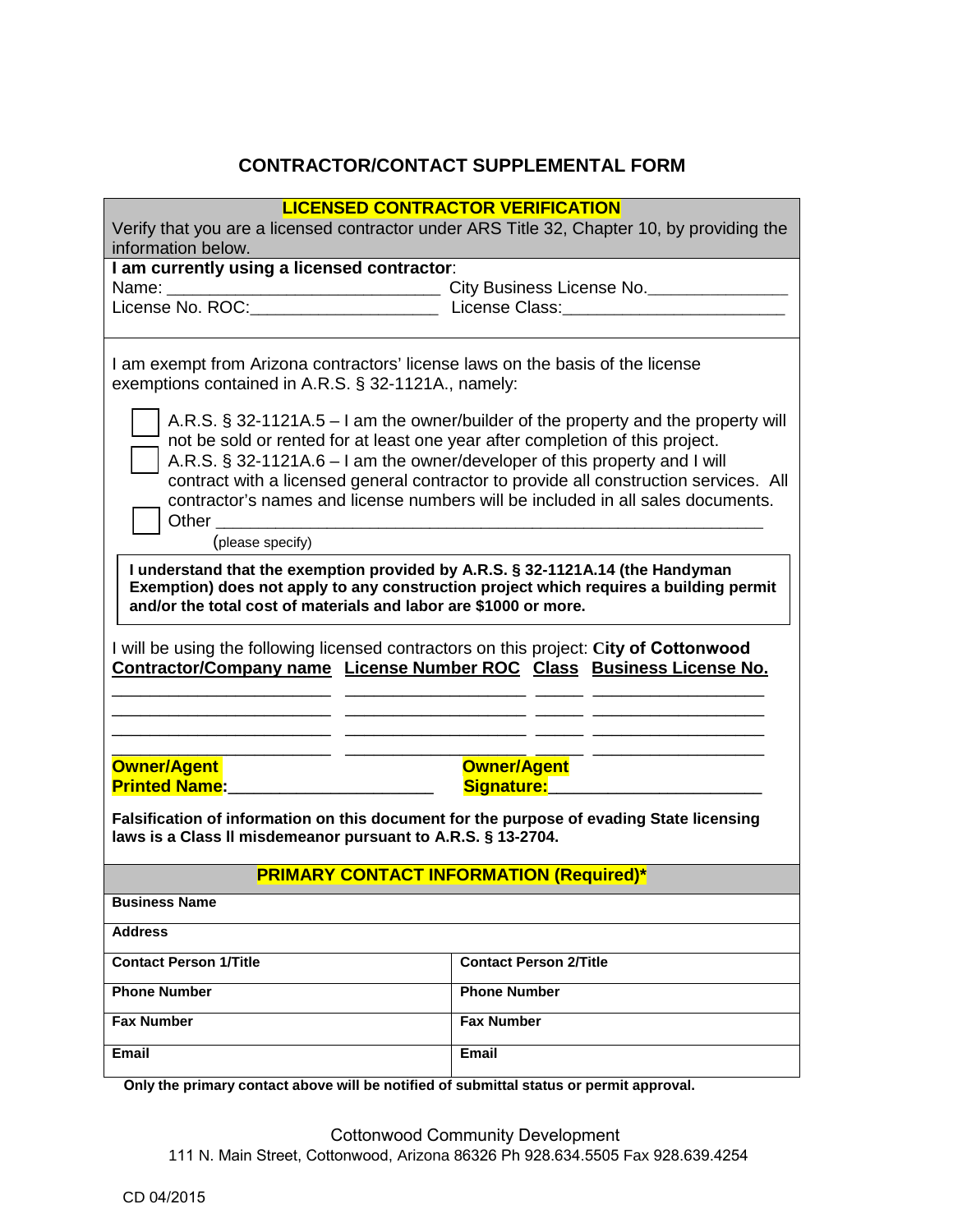



"Inspiring a Vibrant Community"

## **DEFERRAL GUIDELINES**

The items referenced below may be deferred at the time of submittal:

- Trusses (steel and wood)
- Special structural components (rigid frames and moment frames)
- Energy management systems
- $\bullet$  Racking plans
- Hood systems\*
- x Fire Sprinklers*\**
- x Fire Alarms*\**

Item(s) being deferred are subject to the following:

- Applicant must complete a Deferral Form (located on the next page).
- Plans (shop drawings) of deferred item(s) must be reviewed, approved, and permitted prior to any inspections.
- Plans (shop drawings) of deferred item(s) must be submitted prior to granting issuance of a Certificate of Occupancy.

\* Tenant Improvements cannot defer fire sprinklers, fire alarms or hood systems.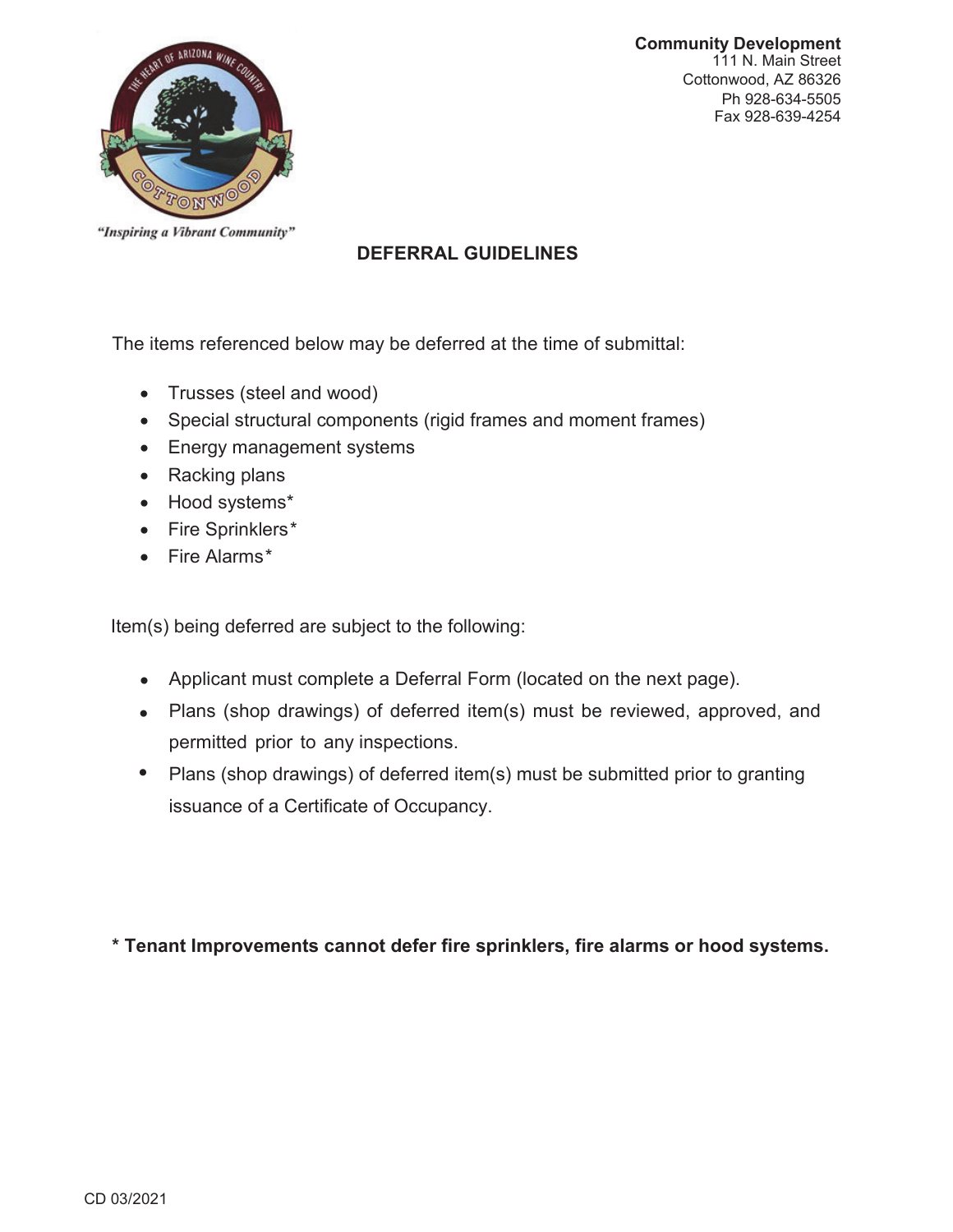

**Community Development** 111 N.Main Street Cottonwood, AZ 86326 Ph 928-634-5505 Fax 982-639-4254

"Inspiring a Vibrant Community"

#### **DEFERRAL FORM**

List any deferred items below, item(s) not listed will not be eligible for deferral.

Plan review fees for item(s) listed may be collected at the time of submittal.

Deferred Item(s):

|      |      | $\frac{3}{2}$                   |
|------|------|---------------------------------|
|      |      | $\mathcal{A}$ . $\qquad \qquad$ |
|      |      | $5.$ $\overline{\phantom{a}}$   |
|      |      |                                 |
|      |      |                                 |
|      |      |                                 |
|      |      |                                 |
|      |      |                                 |
| Sign | Date |                                 |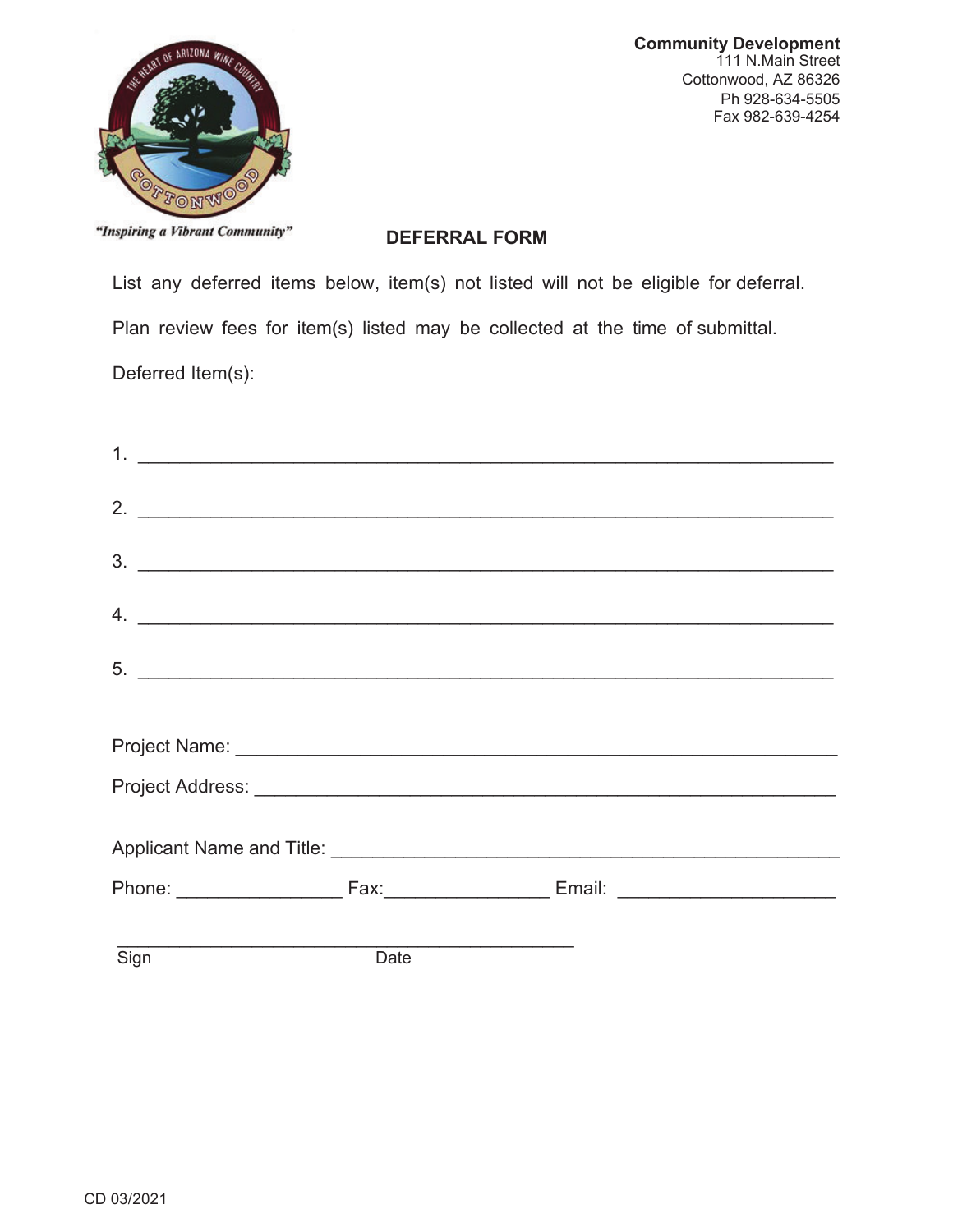|        | Project:             | Date:  |
|--------|----------------------|--------|
| 7<br>œ | Site Address:        |        |
| unity" | Project Coordinator: | Phone: |

Cottonwood Zoning Ordinance (Sec. 408), "Outdoor Lighting Code" The information below is accurate (to be signed by Project Coordinator):

#### **PLEASE ATTACH THE FOLLOWING:**

"Inspiring a Vibrant Comn

- Photometric data sheets or manufacturer's product description for all "**S**" type (shielded) fixture combinations showing photometric description to verify upward light control characteristics, All other fixtures will be considered unshielded, or "**U**" class luminaries. Mercury vapor lamps are prohibited.
- $\bullet$ Site plan indicating placement of each fixture.

| SITE ACREAGE =                                               |          |
|--------------------------------------------------------------|----------|
| <b>LESS ACRES FOR</b>                                        |          |
| RIGHTS-OF-WAY-                                               |          |
| <b>NET ACRES=</b>                                            |          |
| <b>SITE MAXIMUM</b><br><b>FOR UNSHEILDED</b><br><b>LUMEN</b> | X 3,300  |
| <b>SITE MAXIUMUM FOR ALL LUMEN</b>                           | X 10,000 |

### **LIGHTING INVENTORY**

List information below for each fixture to be used for outdoor illumination (existing and proposed). Use the following Abbreviations:

| Lamp Type:                   | <b>Shielding Type:</b>  |
|------------------------------|-------------------------|
| <b>LPS</b> Low Press Sodium  | <b>S</b> Shielded       |
| <b>HPS</b> High Press Sodium | <b>U</b> Unshielded     |
| <b>MH</b> Metal Halide       | See "Definitions under  |
| <b>HL</b> Halogen            | Sec. 408 for            |
| <b>IN</b> Incandecent        | clarification regarding |
| <b>FL</b> Fluorescent        | shielding.              |

|                                                                                                                                                                                                                                                                                                                               |  |                                                                                                                                                        |                                           |                                            |  |              |                                                                 |                                                 |                      |                                                           | <b>SUB-TOTALS</b> |                |
|-------------------------------------------------------------------------------------------------------------------------------------------------------------------------------------------------------------------------------------------------------------------------------------------------------------------------------|--|--------------------------------------------------------------------------------------------------------------------------------------------------------|-------------------------------------------|--------------------------------------------|--|--------------|-----------------------------------------------------------------|-------------------------------------------------|----------------------|-----------------------------------------------------------|-------------------|----------------|
| FIXTURE REFERENCE<br>NUMBER (from attached site<br>plan) AND USE/PURPOSE                                                                                                                                                                                                                                                      |  |                                                                                                                                                        | <b>CANOPY</b><br>SIZE (if<br>applicable)* | <b>LAMP TYPE &amp;</b><br><b>SHIELDING</b> |  | <b>WATTS</b> | CORRELATED COLOR<br>TEMPATURE (CCT)/<br>KELVINS (3000K OR LESS) | <b>INITIAL</b><br><b>LUMEN</b> (see<br>reverse) | QTY.<br><b>UNITS</b> | s<br><b>LUMEN</b>                                         | U<br><b>LUMEN</b> | <b>TOTALS*</b> |
|                                                                                                                                                                                                                                                                                                                               |  |                                                                                                                                                        |                                           |                                            |  |              |                                                                 |                                                 |                      |                                                           |                   |                |
|                                                                                                                                                                                                                                                                                                                               |  |                                                                                                                                                        |                                           |                                            |  |              |                                                                 |                                                 |                      |                                                           |                   |                |
|                                                                                                                                                                                                                                                                                                                               |  |                                                                                                                                                        |                                           |                                            |  |              |                                                                 |                                                 |                      |                                                           |                   |                |
|                                                                                                                                                                                                                                                                                                                               |  |                                                                                                                                                        |                                           |                                            |  |              |                                                                 |                                                 |                      |                                                           |                   |                |
|                                                                                                                                                                                                                                                                                                                               |  |                                                                                                                                                        |                                           |                                            |  |              |                                                                 |                                                 |                      |                                                           |                   |                |
|                                                                                                                                                                                                                                                                                                                               |  |                                                                                                                                                        |                                           |                                            |  |              |                                                                 |                                                 |                      |                                                           |                   |                |
|                                                                                                                                                                                                                                                                                                                               |  |                                                                                                                                                        |                                           |                                            |  |              |                                                                 |                                                 |                      |                                                           |                   |                |
|                                                                                                                                                                                                                                                                                                                               |  |                                                                                                                                                        |                                           |                                            |  |              |                                                                 |                                                 |                      |                                                           |                   |                |
|                                                                                                                                                                                                                                                                                                                               |  |                                                                                                                                                        |                                           |                                            |  |              |                                                                 |                                                 |                      |                                                           |                   |                |
|                                                                                                                                                                                                                                                                                                                               |  |                                                                                                                                                        |                                           |                                            |  |              |                                                                 |                                                 |                      |                                                           |                   |                |
|                                                                                                                                                                                                                                                                                                                               |  |                                                                                                                                                        |                                           |                                            |  |              |                                                                 |                                                 |                      |                                                           |                   |                |
|                                                                                                                                                                                                                                                                                                                               |  |                                                                                                                                                        |                                           |                                            |  |              |                                                                 |                                                 |                      |                                                           |                   |                |
| <b>Staff Review</b>                                                                                                                                                                                                                                                                                                           |  | *Gas St. Canopies: All fixtures to be flush mounted. Lumen SUBTOTALS not to exceed 40<br>lumen/sq.ft. Lumen TOTALS to be divided by 2 (count only 50%) |                                           |                                            |  |              |                                                                 |                                                 |                      | <b>GRAND TOTALS</b><br>NOT TO EXCEED SITE MAXIMUMS ABOVE. |                   |                |
| <b>Approved By:</b><br>Ball fields and outdoor display areas which exceed 100,000 lumen per acre: I hereby certify that lighting associated with related facilities described above is no greater<br>Date:<br>than minimum luminance levels for the activity recommended by the IESNA.<br><b>Sheet</b><br>$of$ <sub>___</sub> |  |                                                                                                                                                        |                                           |                                            |  |              |                                                                 |                                                 |                      |                                                           |                   |                |
|                                                                                                                                                                                                                                                                                                                               |  |                                                                                                                                                        | Signature of Lighting Engineer            |                                            |  |              |                                                                 |                                                 |                      | Arizona Registrant's No.                                  |                   |                |